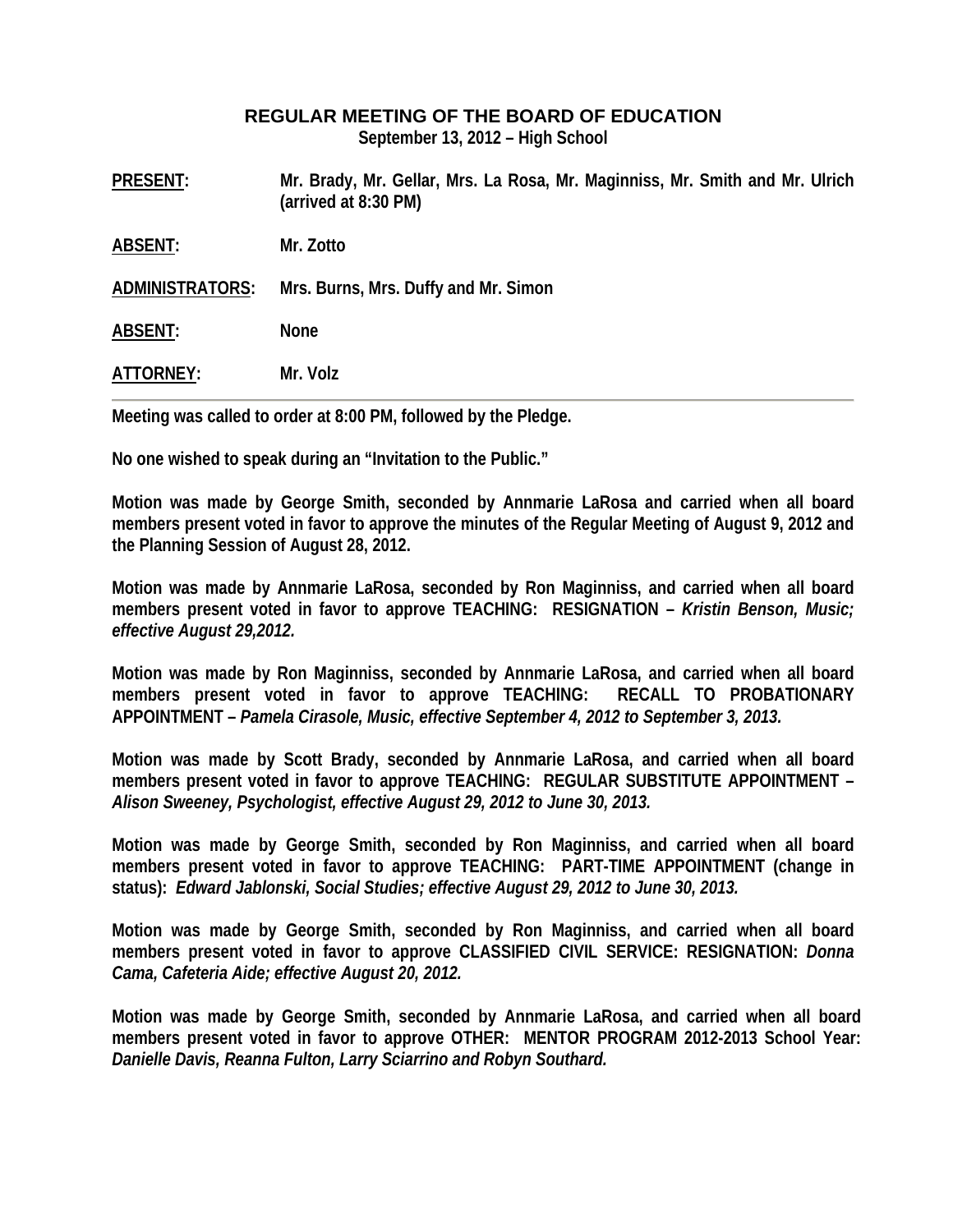**Motion was made by Scott Brady, seconded by Annmarie LaRosa, and carried when all board members present voted in favor to approve OTHER: SUBSTITUTE TEACHING ASSISTANT:** *Natalie Hatami effective September, 10, 2012; Anthony Hayes, effective September 14, 2012; Bonnie Kessinger, effective September 14, 2012.* 

**Motion was made by Scott Brady, seconded by Annmarie LaRosa, and carried when all board members present voted in favor to approve OTHER: ALTERNATIVE SCHOOL FACUTLY 2012-2013:**  *Dennis Adams, Francine Ahern, Brain Cameron, Aron Chizik, Nicole Cifelli, Ali Dolce, Linda Gifford, James Grover, Michael Hazelton, Edward Jablonski, Wendy Loddigs, Robert Matuozzi, Dennis Montalto, Virginia Mullins, Joseph Nicolosi, Jeffrey O'Hare, Eric Rao, Teresa Stecker, Paul Vecchione and Anthony Yuli.* 

**Motion was made by George Smith, seconded by Annmarie LaRosa, and carried when all board members present voted in favor to approve OTHER: ADULT EDUCATION INTRUCTORS FALL 2012:**  *Susan Batzar, Lenny Butler, David Conroy, Steve Cottral, Kim Chrichton, Marie Cuttonaro, Mike Dalia, Jennifer Friaglia, Phyllis Hintze, Vera Kavannaugh, Bruce Lieberman, Frank Olish, Roberts Watts and Roberta Woolsey.* 

**Motion was made by Scott Brady, seconded by Ron Maginniss, and carried when all board members present voted in favor to approve OTHER: FALL 2012 ENRICHMENT INSTRUCTORS:** *Donna Brogan, Denise Campasano, Lorrie Clifford, Ed Ermanovics, Carolyn Hunter, Joanne LaDuca and Debra Magee.* 

**CURRICULUM UPDATE: Bernadette Burns informed the audience that the District's APPR has been submitted and we should have a response from SED within four to six weeks. Continued staff development and Superintendent's Conference days were also mentioned.** 

## **REPORT OF BOARD COMMITTEES:**

**Finance: Ron Maginniss discussed the topics addressed during the meeting of 9/11/12 where the treasurer's report, payroll summary report, financial statements for the month of July, internal claims audit report, warrants, system manager audit trail, budget transfers were discussed. It was noted that the District's Tax Anticipatory Note is \$30,000,000.00 and the tax levy has been reduced from 2.7 to 1.97** 

**Policy: Motion was made by Annmarie LaRosa seconded by Scott Brady, and carried when all board members present voted in favor to approve the annual review of the following policies: File 2340 – Board Self-Evaluation; File 5220 – District Investments; File 5412 – Purchasing Procedures; File 5421– Procurement of Goods & Services; File 5610 – Insurance; File 5623 – Use of School Owned Materials and Equipment; File 5683 – Districtwide Safety Committee; File 6150 – Alcohol, Drugs and Other Substances (School Personnel) and File 7320 – Alcohol, Drugs and Other Substances (Students).** 

**Education Committee: Annmarie LaRosa informed the community that current class sizes are below the state and local average. She mentioned that the committee discussed the APPR, Professional Development, K-12 and the review of test results.** 

**Buildings and Grounds: Scott Brady discussed the topics addressed during the meeting of 9/11/12 which included custodial training, flooding due to inclement weather, fitness trail at Manetuck. The Buildings and Grounds committee is also pleased to report that parking at the elementary level has**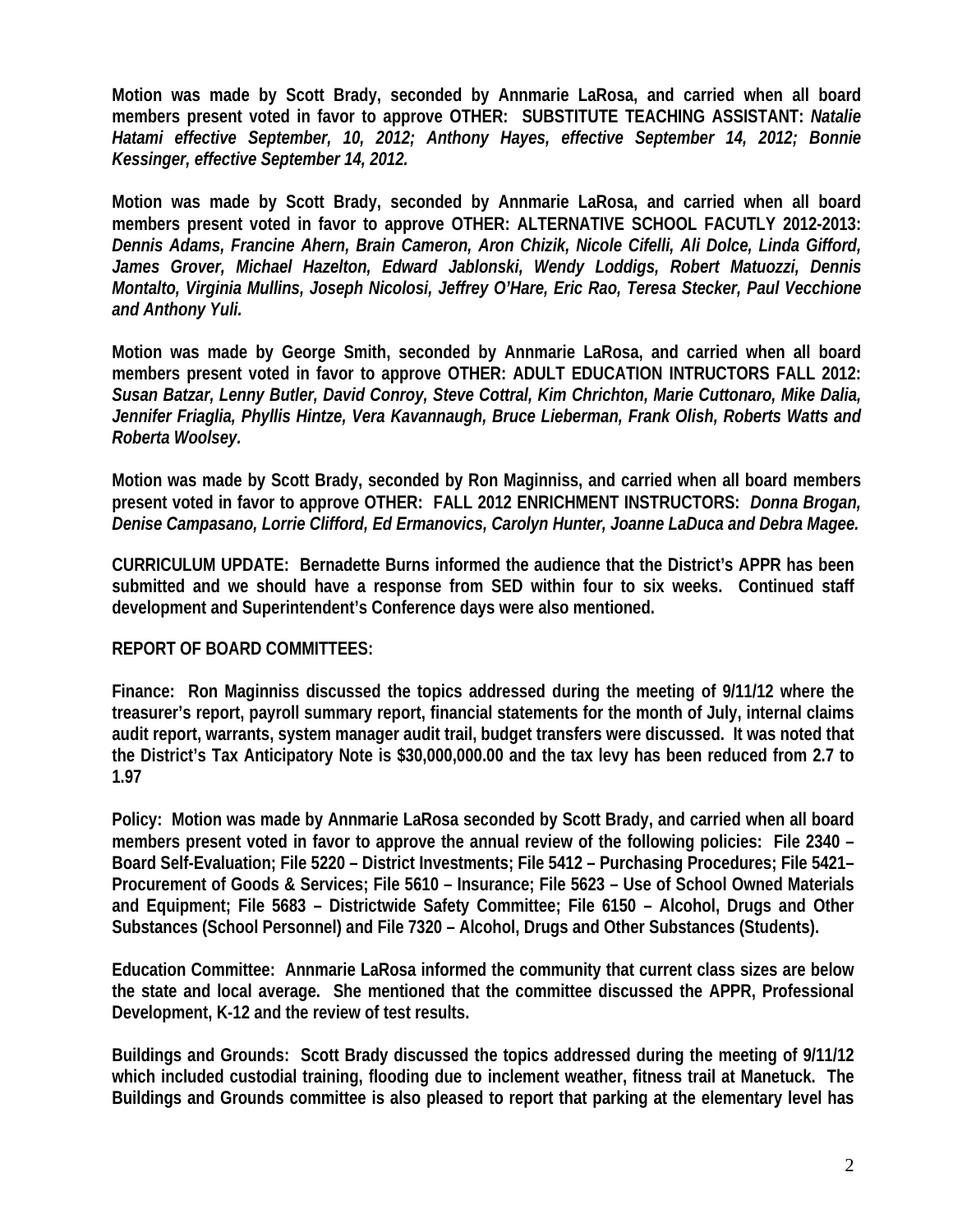**been determined to be adequate as all employees have found parking and there is additional space available.** 

**Although the Legislative Action Committee did not meet, Mr. Gellar spoke about a meeting he attended on Monday, September 10, 2012 sponsored by BOCES and Long Island Education Coalition.** 

**Special Education Committee: Ron Maginniss discussed the meeting that was held on 9/13/12 wherein CSE and CPSE placements and amended program reviews were on the agenda.** 

**Health and Wellness/COMPASS Alliance: Scott Brady mentioned that a "Family Friendly Festival" was currently being organized and additional information on this event would be posted on the website.** 

**The Treasurer's Report for July 2012 was presented. Beginning balance as of June 30, 2012 \$10,008,707.45; ending balance as of July 30, 2012, \$7,142,968.26.** 

**Motion was made by George Smith, seconded by Annmarie LaRosa, and carried when all board members present voted in favor to approve budget transfers numbered 3030 and 3031 for the 2012- 2013 school year.** 

**Motion was made by Ron Maginniss, seconded by Annmarie LaRosa, and carried when all board members present voted in favor to approve the 2012-2013 Tax Levy Resolution.** 

**Motion was made by Ron Maginniss, seconded by Scott Brady, and carried when all board members present voted in favor to approve special education contracts for the 2012-2013 school year with ACLD, the Sachem Union Free School District and Topgrade.** 

**Motion was made by Ron Maginniss, seconded by Annmarie LaRosa, and carried when all board members present voted in favor to approve a donation from the West Islip Athletic Club to the Varsity Football Team.** 

**Motion was made by George Smith, seconded by Annmarie LaRosa, and carried when all board members present voted in favor to approve a resolution to increase the 2011-2012 budget.** 

**Motion was made by Ron Maginniss, seconded by George Smith, and carried when all board members present voted in favor to approve the declaration of surplus equipment – textbooks, overhead projector, typewriter and printer.** 

## **PRESIDENT'S REPORT:**

**Motion was made by Annmarie LaRosa, seconded by Ron Maginniss, and carried when all board members present voted in favor to approve the Amendment to the Superintendent's Contract.** 

**Motion was made by Scott Brady, seconded by Annmarie LaRosa, and carried when all board members present voted in favor to approve the goals for the 2012-2013 school year.** 

**Motion was made by George Smith, seconded by Annmarie LaRosa, and carried when all board members present voted in favor to approve a stipulation of agreement regarding Maureen Umstatter.**